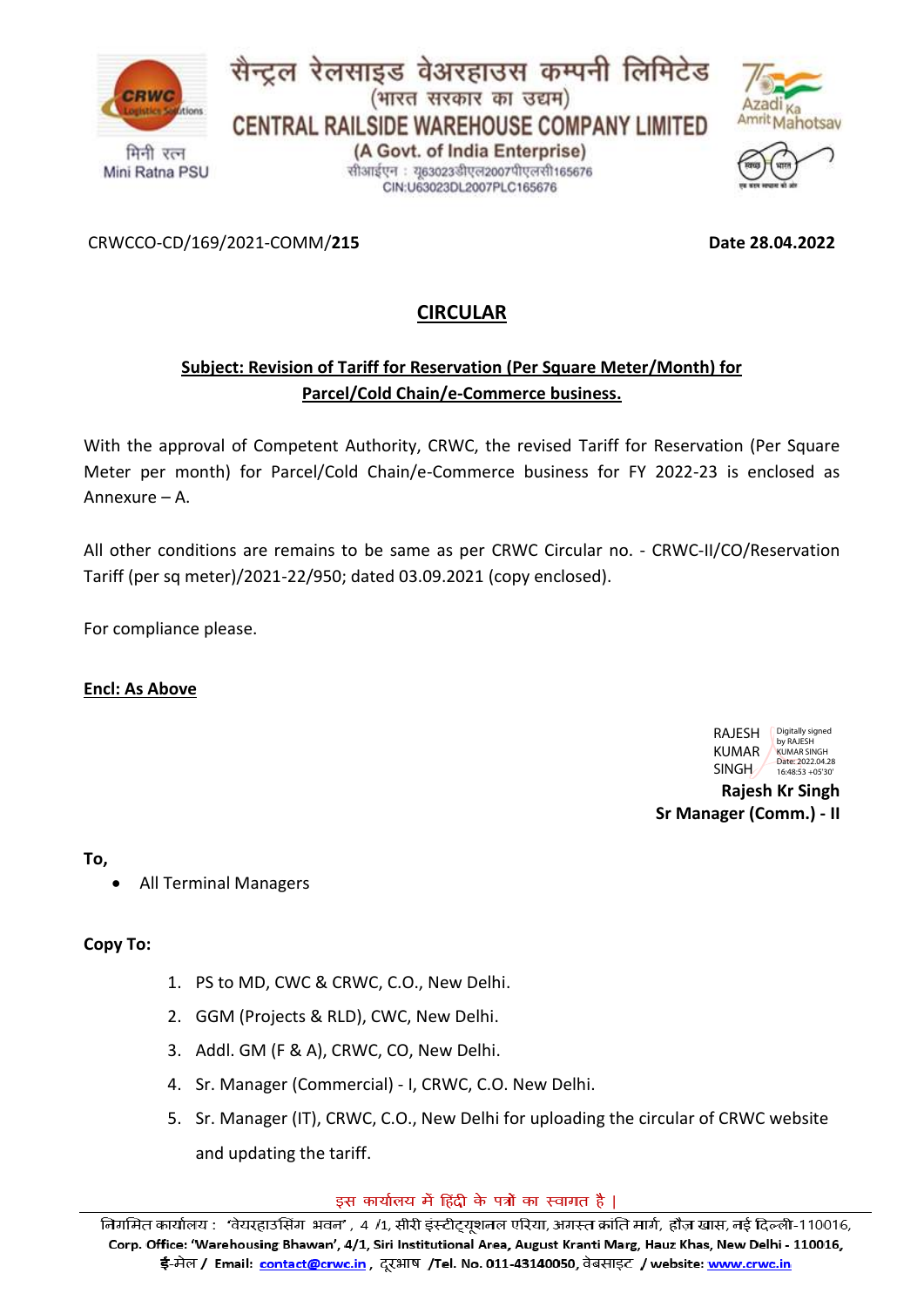| S. No.         | <b>Terminal Name</b>     | Tariff (per Sq. Mtr/Month) in Rs<br>(Gross) |
|----------------|--------------------------|---------------------------------------------|
| $\mathbf{1}$   | Shakurbasti, New Delhi   | 523                                         |
| $\overline{2}$ | Ghaziabad                | 523                                         |
| 3              | Alamnagar, Lucknow       | 399                                         |
| 4              | Roza, Shahjahanpur       | 222                                         |
| 5              | Pahleja, Dehri on Sone   | 209                                         |
| 6              | Yamuna Bridge, Agra      | 222                                         |
| $\overline{7}$ | Nishatpura, Bhopal       | 209                                         |
| 8              | Sanathnagar, Hyderabad   | 248                                         |
| 9              | KoodalNagar, Madurai     | 234                                         |
| 10             | Korukkupet, Chennai      | 399                                         |
| 11             | Whitefield, Bangalore    | 234                                         |
| 12             | Mysore                   | 167                                         |
| 13             | Hatia, Ranchi            | 264                                         |
| 14             | Kandla                   | 167                                         |
| 15             | Badnera, Amravati        | 222                                         |
| 16             | Nasik Road               | 234                                         |
| 17             | Dankuni, Kolkata         | 222                                         |
| 18             | Saswad Road, Pune        | 336                                         |
| 19             | Jogeshwari, Mumbai       | 523                                         |
| 20             | Fatuha, Patna            | 264                                         |
| 21             | Mancheswar, Bhubaneshwar | 222                                         |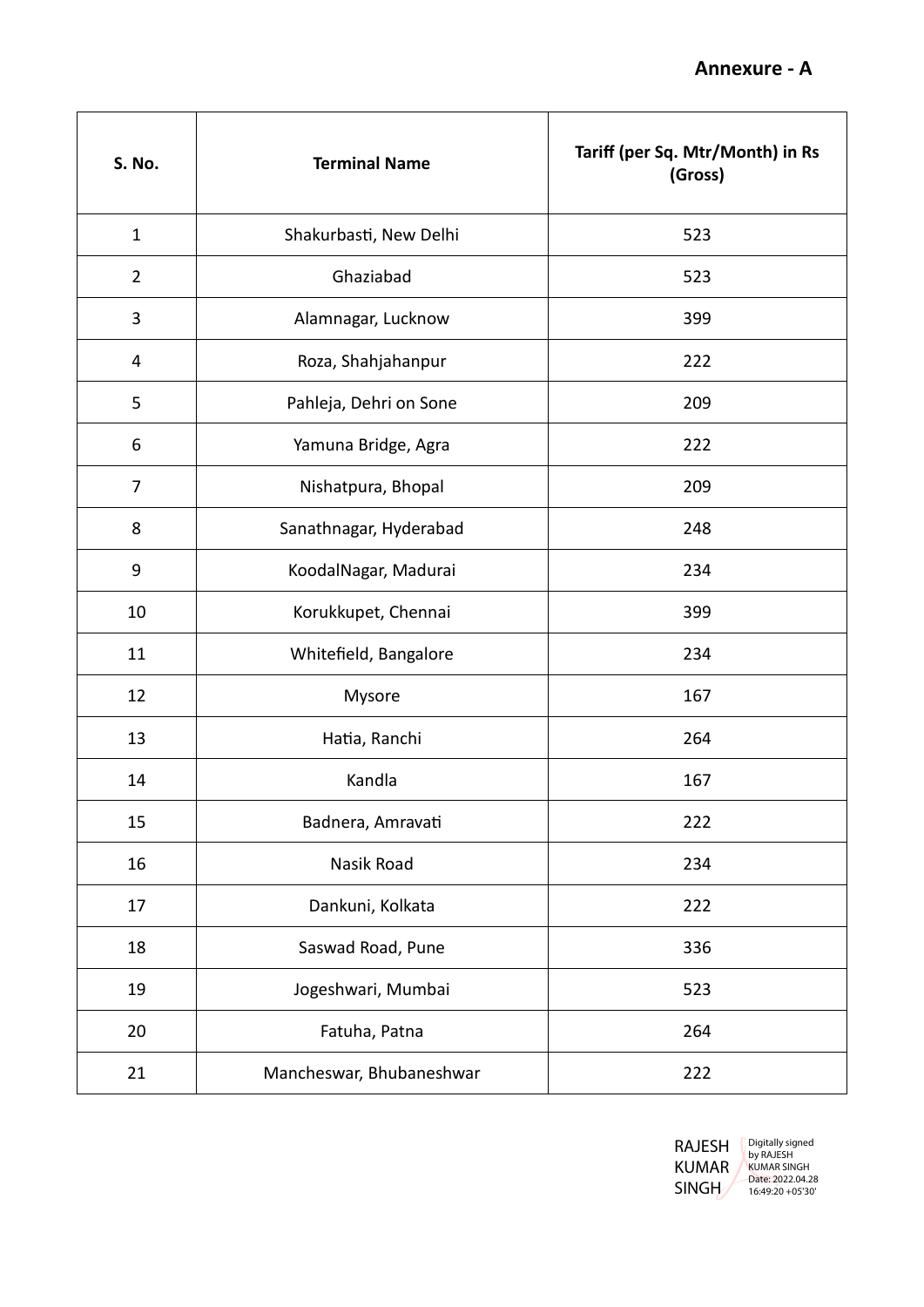

## सैन्टल रेलसाइड वेअरहाउस कम्पनी लिमिटेड (भारत सरकार का उद्यम) CENTRAL RAILSIDE WAREHOUSE COMPANY LIMITED

(A Govt. of India Enterprise) सोआईएन : यु63023डीएल2007पीएलसी165676 CIN:U63023DL2007PLC165676



मिनी रत्न Mini Ratna PSU

an a

Date 03.09,2021

CRWC-II/CO/Reservation Tariff (per sq meter)/2021-22/ $950$ 

## **CIRCULAR**

# Subject: Fixation of Tariff for Reservation (Per Square Meter) for Parcel/Cold Chain/e-Commerce business.

There has been increasing demand of storage space from Parcel/cold chain/e-commerce companies and vacant space at RWCs may be offered for the same.

The revised tripartite MOU with Railways entered into in May 2021 has been modified and provides for at least 70% of warehousing capacity for Rail borne traffic cumulative for all RWCs in place of individual 70% capacity of each RWC.

Accordingly, Competent Authority has approved the reservation tariff on per square meter/month basis (enclosed) to be implemented with immediate effect with the following conditions:

- 1. Preference will be given to such depositors/ customers who handles / do consolidation of rail-based cargo, parcel, cold chain, e-commerce etc, on long term dedicated basis to promote rail bound freight traffic. However, in absence of rail-based traffic, road-based commodities will also be permitted for storage under per Sq meter Reservation.
- 2. Ratio of 70: 30 for Railways and Road Traffic to be strictly maintained.
- 3. Complete vacant space is not to be allotted to one depositor to avoid any subletting.

The tariff will be applicable till 31.03.2022.

#### **Encl. As above**

To.

**All Terminal Managers** 

#### Copy To:

- PS to MD, CRWC, C.O., New Delhi for kind information of MD.
- GM (RLD), AGM (RLD), CWC, New Delhi.
- Add GM (F&A), Sr Manager (Commercial)-I, Sr Manager (IT), CRWC CO, New Delhi.

इस कार्यालय में हिन्दी के पत्रों का स्वागत है |

निगमित का०: 4/1, सीरी इंस्टीटूशनल एरिया, अगस्त क्रांति मार्ग, हौज खास, नई दिल्ली-110016, दूरभाष ; 011-47992599 Regd.& Corp Office: 4/1 Siri Institutional Area, August Kranti Marg, Hauz Khas, New Delhi-110016, Ph: 011-47992599 Website: www.crwc.in

 $5.89.202$ 

**Rajesh Kumar Singh** Sr Manager (Comm.) - II राजेश कु. सिंह / RAJESH KUMAR SINGH

र्वारेष्ठ प्रबंधक (वाणिज्यका) / Sr. Manager (Commercial) सैण्ट्रल रेलसाइड वेअर<mark>का</mark>उस कं. लि. Central Railside Warehouse Company Ltd. (भारत सरखर का उपबन)/(A Government of India Enterprise) नई विल्ली / New Delhi